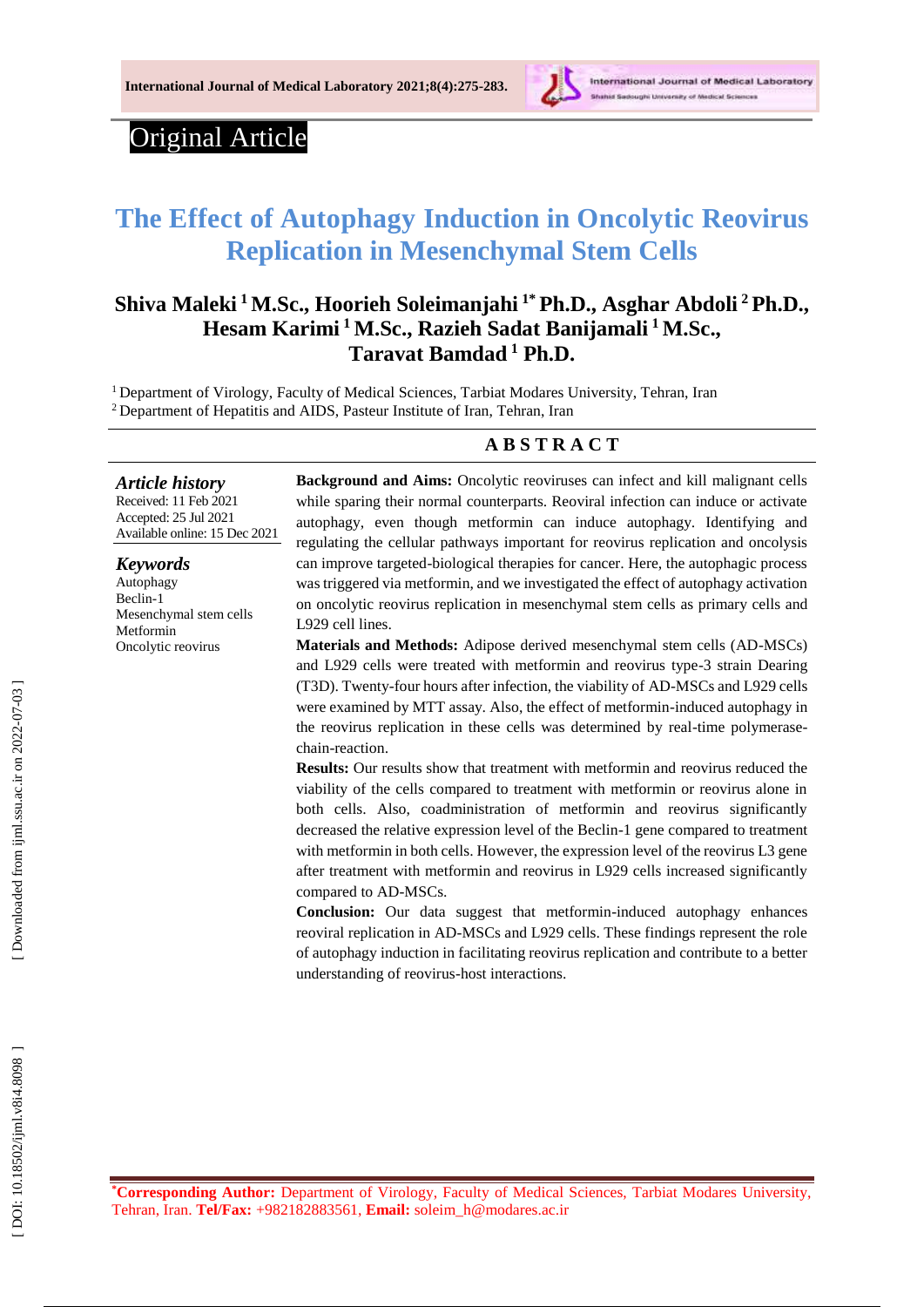## **Introduction**

Autophagy is an essential intracellular degradative process known as type II programmed cell death through a lysosomal dependent degradation mechanism. Autophagy plays several roles in adaptation to stress conditions, cell death, and tumor suppression [1]. Beclin-1 and LC3 are connected with the initial steps of autophagosome formation and maturation during the autophagy process, respectively. Beclin -1 is an important, primary molecule that acts as a platform for autophagy establishment [ 2 - 4 ] to start autophagy.

Many drugs, such as metformin, are currently approved by the Food and Drug Administration (FDA) that induce autophagy [ 5 ]. Metformin is an AMP -activated protein kinase (AMPK) activator and activates autophagy via a reduction in the mammalian target of rapamycin (mTOR) signaling pathway [6].

Oncolytic viruses are novel anti -cancer therapeutics that induce an immune response and demonstrate minimal human toxicity [7]. Oncolytic reovirus has shown oncolytic potential against over 80% of human cancer cell lines. Clinical trials demonstrated that therapies based on oncolytic reovirus are safe and tolerated in patients with a wide variety of cancers [8].

Autophagy is one of the probable mechanisms of oncolysis by oncolytic reovirus. It has been suggested that oncolytic reovirus induces autophagy to kill cancer cells by exploiting p17 protein in the PI3K-Akt-mTORC1 pathway [9]. Several studies have suggested a novel vehicle system for virus delivery by mesenchymal stem

cells (MSC s ) to obtain optimum delivery and maximum antitumor effects of these oncolytic viruses [10, 11 ]. Before using MSCs as a carrier for oncolytic reovirus, the relationship between the effects of induction of autophagy on the replication of oncolytic reovirus in the MSCs should be examined. This study evaluated the effect of autophagy induction using metformin on the replication of reovirus T3D in the adipose derived mesenchymal stem cells (AD - MSCs) and L929 cell as control cell lines.

# **Material s and Methods**

#### **AD -MSCs cultures**

The AD -MSCs were isolated from abdomen adipose tissues of C57BL/6 mice (Pasteur Institute of Iran) and were characterized and maintained as previously described [12 ]. The cells expressed CD29, CD90, and CD105 and were negative for CD34 and CD45. AD -MSCs were also examined for their ability to differentiate between adipocyte and osteocyte.

#### **Cell lines and culture conditions**

Murine L929 fibroblasts cell lines were provided by Dr. Soudi (Tarbiat Modares University, Iran). The cells were maintained at 37 °C with 5% CO <sup>2</sup> and cultured in Dulbecco's modified Eagle's medium (DMEM, Gibco, USA) supplemented by 10% fetal bovine serum (FBS, Gibco, USA) and 1% penicillin streptomycin (Gibco, USA).

#### **Virus preparation**

Reovirus T3D was propagated in L929 cell culture in serum -free DMEM. Briefly, L929 cells were infected at multiplicities of infection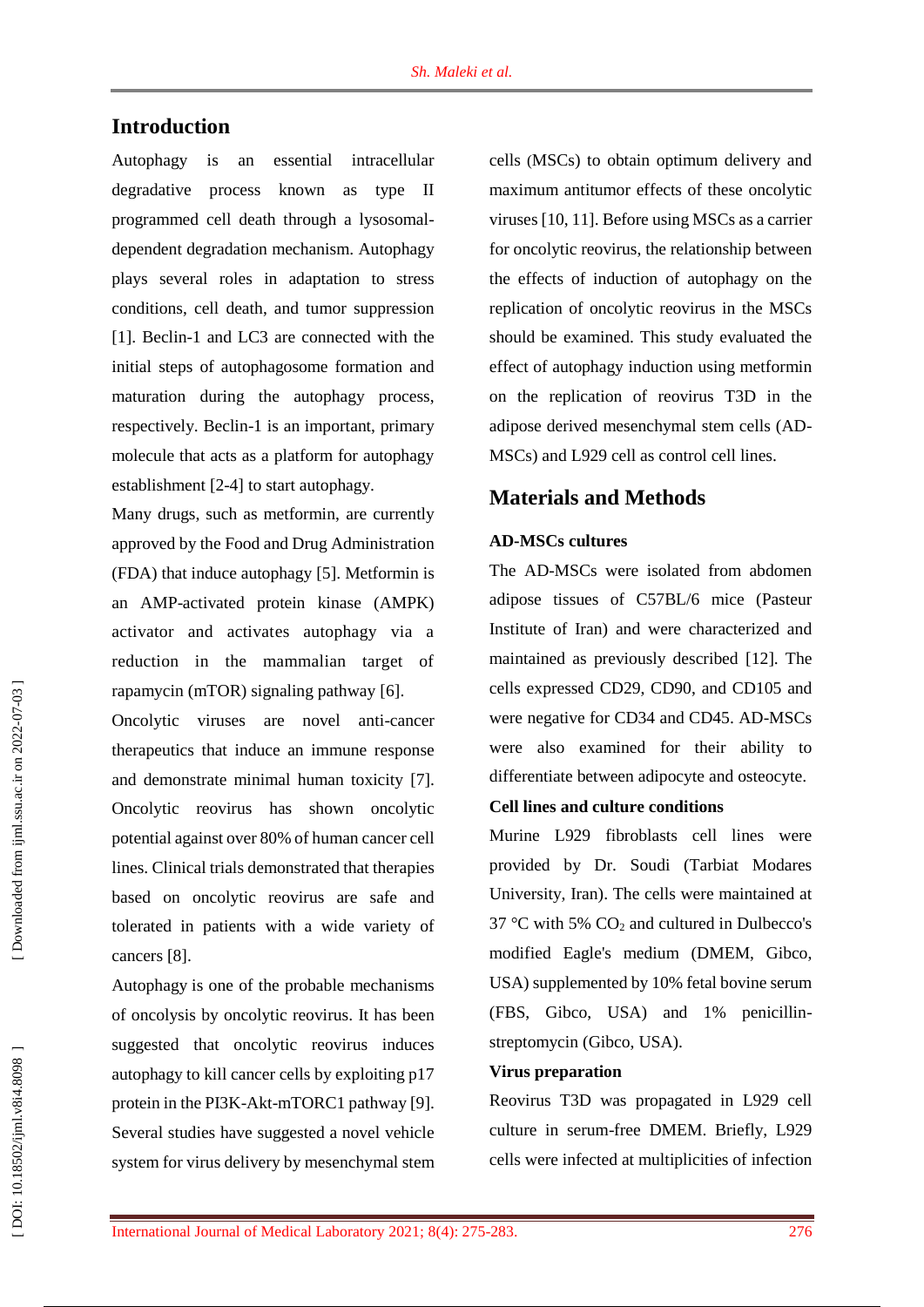(MOI) of 0.1 and allowed to incubate at 37°C until a complete cytopathic effect was observed, at which point the virus was collected. Viruses were harvested by three freezes (-70 °C)-thaw cycles and clarified by low -speed centrifugation for 15 min. Large stocks of viruses are kept frozen at -70  $^{\circ}$ C in aliquots. Virus titer was determined by cell culture infectious dose  $50\%$  (CCID<sub>50</sub>) assay as previously described [13 ] .

#### **Chemicals**

Metformin (Sigma -Aldrich, USA) was diluted in sterile water to make the 1M stock solution and used at a concentration of 5 mM in all the experiments, except cell viability assay, in which concentrations ranging from 2.5 to 20mM were tested.

#### **Cytotoxicity assay**

Cytotoxicity was measured by  $3-(4,5$ dimethylthiazol-2-yl)-2,5-diphenyl-2H-tetrazolium bromide (MTT) assay based on the manufacturer's protocol (Bioidea, Iran). Briefly, L929 cells were seeded into the 96 -well plates. After overnight incubation at 37 °C, these cells were treated with metformin at

different concentrations (2.5 to 20 mM). Three wells were remained untreated as a control. At 24 hours after incubation at 37  $\mathrm{^{\circ}C}$  and 5% CO<sub>2</sub>, 10 μl of MTT reagent was added to each well and incubated for four hours; the cell -free wells were considered blank controls. Then, the MTT solution was removed, and 50 μl of dimethyl sulfoxide was added to each well. The plate was maintained for 15 min at 37°C, the wells' optical density was determined at 570 nm through a spectrophotometric microplate reader.

#### **Cell viability assay**

The viability of treated AD-MSCs and L929 cells was determined using MTT assay, which evaluates the percentage of viable cells. AD - MSCs and L929 cells were seeded into a 96 well plate and treated with 5mM of metformin for 12 hours. After that, the cells were infected with reovirus T3D at MOI of 0.01. Twenty -four hours after infection, cell viability was measured by MTT assay, similar to the previous section. Experimental groups are shown in Table 1.

#### **Table 1.** Experimental groups

| <b>MRA</b> | Metformin/Reovirus /AD-MSCs       | AD-MSCs which treated with metformin and reovirus     |
|------------|-----------------------------------|-------------------------------------------------------|
| <b>MA</b>  | Metformin/AD-MSCs                 | AD-MSCs which treated with metformin                  |
| RA         | Reovirus /AD-MSCs                 | AD-MSCs which infected with reovirus                  |
| <b>MRL</b> | Metformin / Reovirus / L929 cells | 1.929 cells which treated with metformin and reovirus |
| ML         | Metformin / L929 cells            | L929 cells treated with metformin                     |
| <b>RL</b>  | Reovirus/L929 cells               | L929 cells which infected with reovirus               |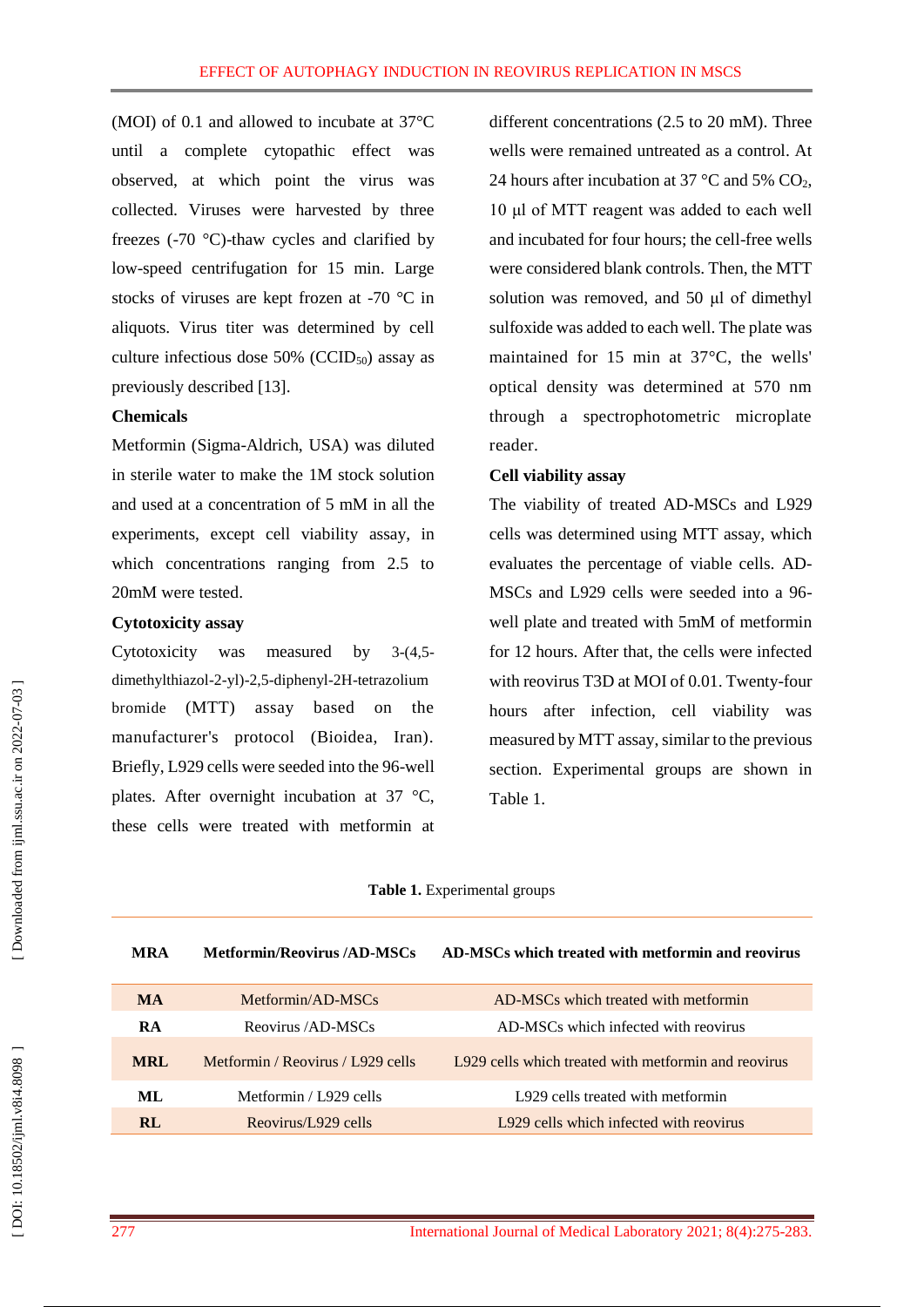# **RNA extraction and real -time polymerase chain reaction (PCR )**

AD -MSCs and L929 cells were seeded in 48 well plates. After 24 hours of incubation, the cells were treated with 5 mM of metformin. At 12 hours after treatment, the cells were infected with reovirus T3D at an MOI of 0.01. According to the manufacturer's protocol, total RNA was isolated from cultured cells using YTA Total RNA Purification Mini kit (Yekta tajhiz azma, Iran) 24 hours after infection. A total of 3 μl of RNA was employed to synthesize complementary DNA (cDNA) by RT series kit (BioFact™, Korea) with Random Hexamer and oligo dT primers.

Real-time PCR was performed using EvaGreen® qPCR mix plus [ 7 ] and step one plus real -time PCR system (Applied Biosystems, USA). Primer sequences were as follows: L3 (major capsid protein lambda 1) gene segment of Reovirus:

5′ -CGCGTCCTCAATTTTGGGTAAAC -3′(F) 5′ -CCGCCGTCTTTTGGATATGAACTA -3′(R) [12 ]; Beclin -1: 5′ -ACAGCCCAGGCGAAACCAG -3′(F) 5′ -CCTCCCCGATCAGAGTGAAGC -3′(R); HPRT1: 5'-TCCCAGCGTCGACTTAGACT-3'(F) 5'-CGAGCAAGTCTTTCAGTCC -3′(R).

RT -PCR was conducted with the following amplification conditions: 1 cycle of 95 °C for 15 min, 40 cycles of 95 °C for 15 sec, 62 °C for 20 sec and 72 °C for 30 sec. The expression revealed by each assay was normalized using the HPRT1 expression level as a control. This study was approved by the Research Ethics Committee of Tarbiat Modares University, Tehran, Iran (Code: IR.TMU.REC.1395.468).

#### **Statistical analysis**

All of the experiments in this research were performed three times in three replicates. The data are presented as mean  $\pm$  standard deviation and analyzed by GraphPad Prism 7.04. statistically, significance was compared between groups using one -way ANOVA analysis of variance followed by Dennett's test for real -time PCR and Tukey's test for viability assay. Asterisks indicated groups are significantly different from each other (\*:  $P \le 0.05$ ; \*\*:  $P \le 0.01$ ; \*\*\*:  $P \le 0.001$ ).

### **Results**

#### **MTT assay**

L929 cells were treated with various concentrations of metformin ranging from 2.5 -20 mM for 24 hours. With the increasing amount of metformin, the cell viability was decreased using MTT assay. The half-maximal (50%) inhibitory concentration  $(IC_{50})$  values were 5 mM for the cells incubated for 24 hours, and this concentration was used in all experiments (Fig . 1).

AD -MSCs and L929 cells were measured with 5 mM of metformin for 12 hours to measure viable cells. Then, the cells were infected with reovirus T3D at MOI of 0.01. Twenty -four hours after infection, the percentage of viable cells was measured by MTT assay. As illustrated in Figure 2, the percentage of viable cells in AD -MSCs after treatment with metformin and infection with reovirus (MRA group) reduced significantly compared to MA and AD -MSCs which infected with MOI:0.01 of reovirus (RA groups ). Furthermore, co -treatment of metformin and infection with reovirus in L929 cells (MRL group) significantly reduced cell viability compared to metformin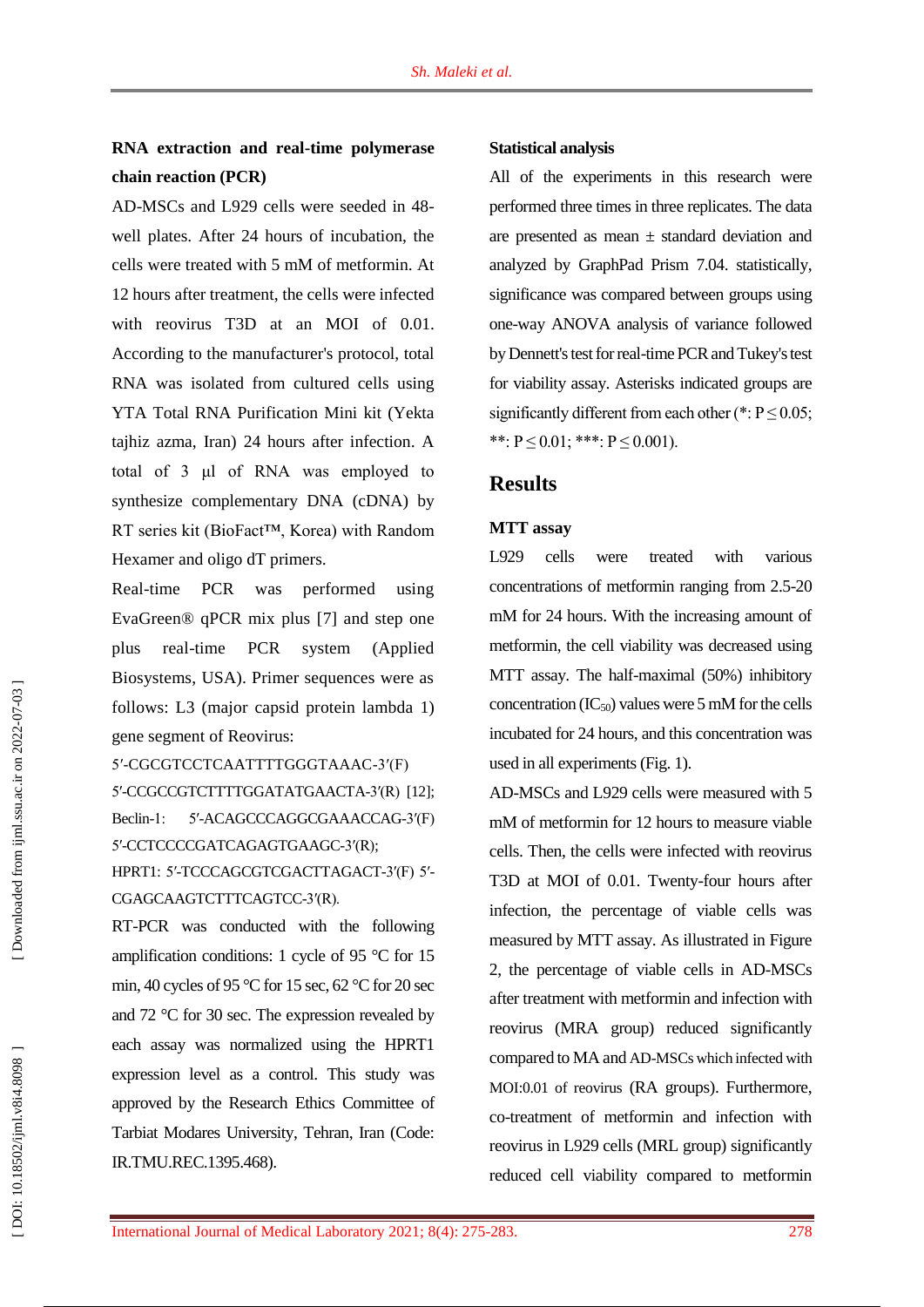(ML group) or reovirus infection (RL group) alone. However, at a steady-state, there was no significant difference between MRA and MRL groups.



**Fig. 1.** IC<sub>50</sub> values of metformin in L929 cells at 24 hours as determined by using the MTT assay. After being treated with different concentrations of metformin (2.5-20 mM), IC<sub>50</sub> values were 5 mM for the cells incubated for 24 hours



**Fig . 2.** The viability of AD -MSCs and L929 cells after exposure to the 5 mM of metformin and reovirus T3D infection with MOI=0.01 as determined using MTT assay. MA group= AD-MSCs treated with 5 mM of metformin; RA group= AD-MSCs which infected with MOI:0.01 of reovirus; MRA group= AD-MSCs treated with 5 mM of metformin and infected with MOI:1 of reovirus; ML group= L929 cells treated with 5 mM of metformin; RL group= L929 cells infected with MOI:0.01 of reovirus and MRL group= L929 cells treated with 5 mM of metformin and infected with MOI:1 of reovirus



**Fig. 3 (A, B).** The gene expression ratio of Beclin-1 gene (A) and reovirus L3 gene (B) in AD-MSCs and L929 cells after treatment with 5 mM of metformin and infection with MOI:0.01 of reovirus T3D compared to the metformin or reovirus infection alone groups MA group= AD-MSCs which treated with 5 mM of metformin; RA group = AD -MSCs infected with MOI:0.01 of reovirus ; MRA group = AD -MSCs which treated with 5 mM of metformin and infected with MOI:1 of reovirus; ML group= L929 cells treated with 5 mM of metformin; RL group = L929 cells infected with MOI:0.01 of reovirus and MRL group = L929 cells treated with 5 mM of metformin and infected with MOI:1 of reovirus .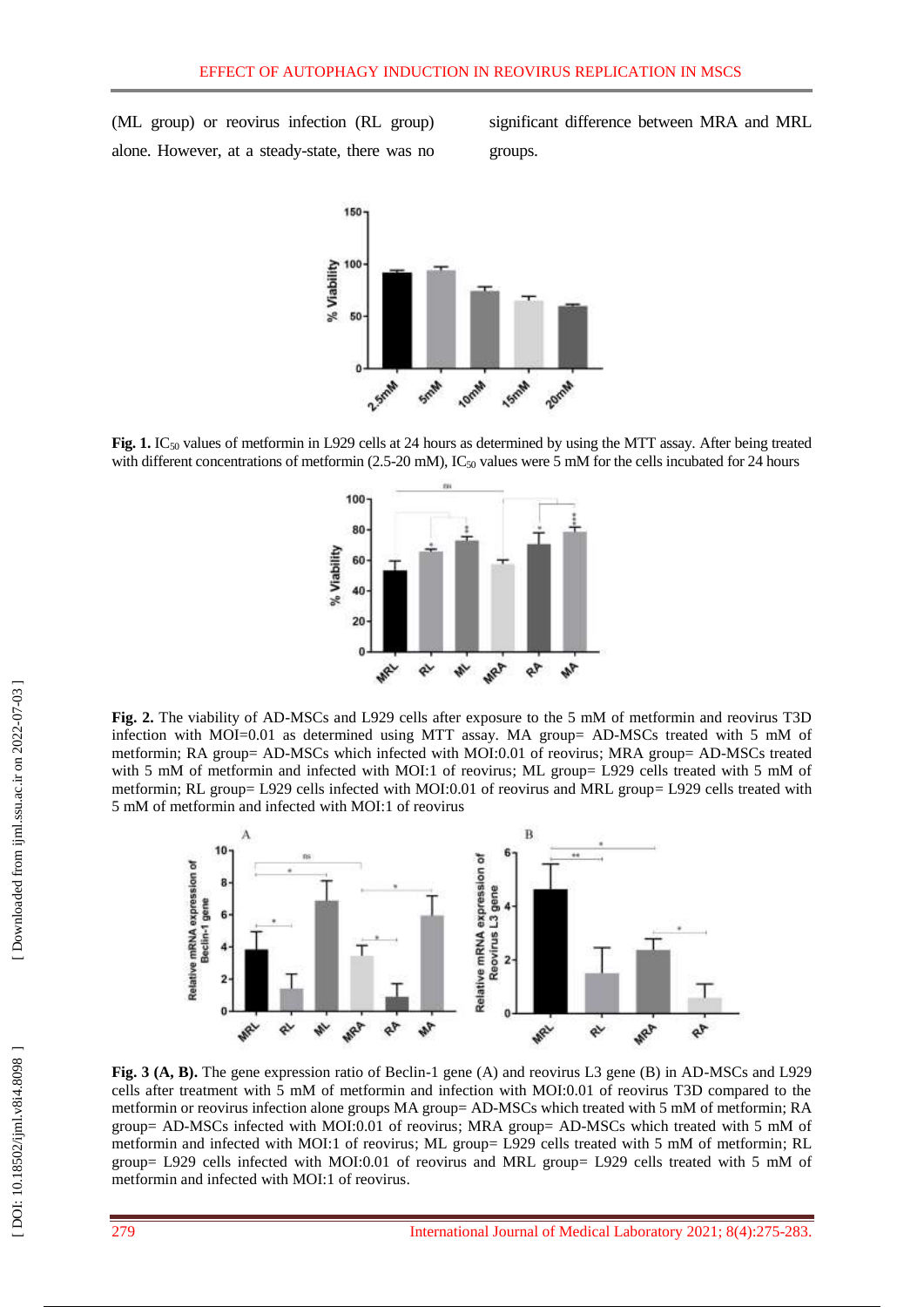#### **Real -time PCR analysis**

The changes in the relative expression level of Beclin -1 and reovirus L3 gene were observed to determine the effect of metformin and reovirus infection on induction of autophagy and its relation to reovirus replication. As shown in Figure 3A, in the MRA group, the relative expression level of the Beclin -1 gene increased significantly compared to the RA group. However, the relative expression level of the Beclin -1 gene in the MRA group decreased significantly compared to the AD -MSCs treated with 5 mM of metformin (MA group). In the MRL group, co -treatment of metformin and reovirus infection significantly increased the relative expression level of the Beclin -1 gene compared to the RL group. On the other hand, the relative expression level of the Beclin -1 gene in the MRL group decreased significantly compared to the ML group. However, at a steady -state, there was no significant difference between their effect in primary and line cells (MRA and MRL groups).

As demonstrated in Figure 3B, the relative expression level of the reovirus L3 gene in AD -MSCs after treatment with metformin and infection with reovirus (MRA group) increased significantly compared with reovirus infection alone (RA group). Also, in the MRL group, co -treatment with metformin and reovirus infection significantly increased the relative expression level of the reovirus L<sub>3</sub> gene compared to infection with reovirus. However, the relative expression level of the reovirus L3 gene in the MRL group increased significantly compared to the MRA group .

# **Discussion**

Given that cancer is a complex multistage process and that autophagy performs its effects in different ways, its role in tumor treatment with virotherapy should be evaluated [ 1 ]. Autophagy is an essential, conserved process by which cytoplasmic components are degraded by lysosomes [14 ]. Beclin -1, the mammalian orthologue of yeast Atg6, has a central role in autophagy initiation [ 2 ]. In this way, metformin, an anti -diabetic drug, can trigger autophagy [1 5 ]. However, other studies demonstrated that reovirus induces autophagy in tumor cells to destroy them [ 9 ]. However, to enhance the quality of treatment with an oncolytic virus, many studies suggested using MSCs as a vehicle [16]. Also, Banijamali et al. [17] suggested that AD -MSCs can be used as effective carrier cells candidates for reovirus T3D to maximize their anti -cancer cell activity.

Nevertheless, a better understanding of the reovirus -host interaction is crucial to improving therapeutic strategies for oncolytic virotherapy. This study demonstrates the viability of AD-MSCs and L929 cells after treatment with metformin and reovirus infection. Furthermore, the relationship between the autophagy induction with metformin in the replication of reovirus was evaluated. The results of this study revealed that combined treatment of metformin and reovirus infection in both AD -MSCs and L929 cells (MRA and MRL groups) significantly increased cell death compared to treatment with metformin (MA and ML groups) or reovirus infection (RA and RL groups) alone.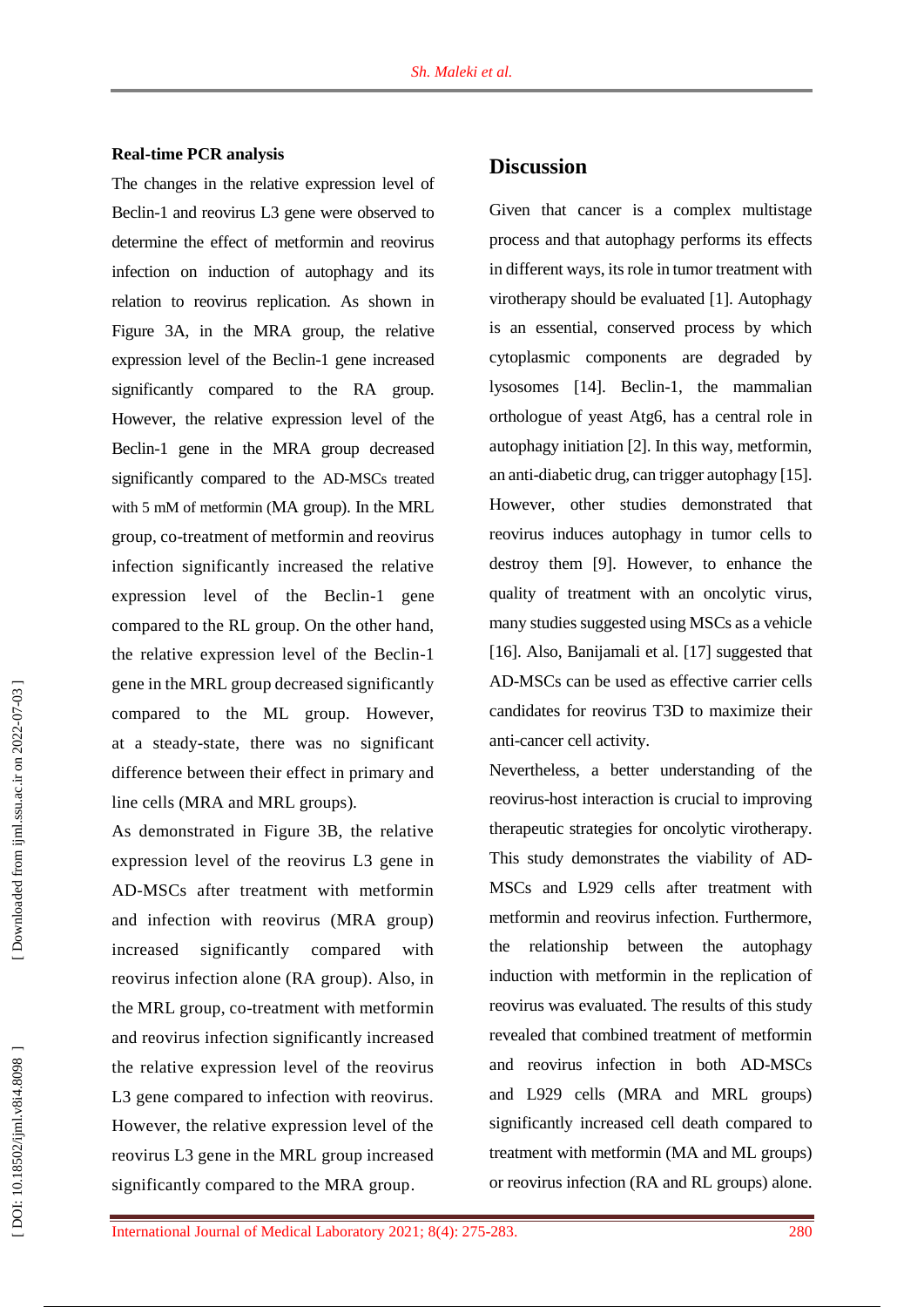So, treatment with metformin and reovirus T3D infection promoted the cell death of AD -MSCs as a primary cell and L929 line cells. Cell death may occur through active mechanisms, for example, cellular suicide or active or programmed cell death. At a steady -state, there was no significant difference between results from AD -MSCs and L929 cells. Some reports have shown that metformin treatment can induce apoptosis [18] and autophagy [19] in some types of cancer. Metformin exhibited significant synergy with chemotherapeutic drugs models via broad -spectrum action mechanisms. The combination of metformin and sorafenib prevents proliferation and triggers autophagy of hepatocellular carcinoma through targeting the mTOR pathway [20 ]. Nazim et al. [21 ] found co -treatment of metformin with tumor necrosis factor -related apoptosis -inducing ligand significantly induced cell death of human lung adenocarcinoma A549 cells. Yang et al. studied the efficiency of PEGylated liposomes comprising metformin and epirubicin against CD133 + cancer stem -like cells [22 ]. Their results exhibited that liposomes -encapsulated metformin and epirubicin induce cell death compared to the metformin and epirubicin alone. Buzzai and colleagues [23 ] pointed that metformin induces autophagy in HCT116 colon cancer cells.

Beclin -1 has a key role in autophagy because it is involved in the triggering of autophagosomes formation [24 ]. Our real -time PCR results demonstrated that treatment with metformin alone significantly increased the relative expression level of the Beclin -1 in AD -MSCs and L929 cells (MA and ML groups) compared

with MRA and MRL groups. In contrast, cotreatment of metformin with reovirus (MRA and MRL groups) significantly increased the relative expression level of the Beclin -1 compared to treatment with reovirus infection alone (RA and RL groups). However, at a steady-state, there was no significant difference between results from AD -MSCs and L929 cells. It seems that coadministration of the metformin and reovirus has a synergistic effect on the increase of autophagy compared with virotherapy alone, which mutually reinforces the virus replication. Parallel with this study, Xie and colleagues [25 ] have shown that metformin dramatically enhanced Beclin -1 protein expression in OVE26 mice. On the other hand, it has been demonstrated that viruses have evolved ways to suppress or induce the autophagy machinery to facilitate their replication and survival [26 ] .

This *in-vitro* study examined metformin-induced autophagy in AD -MSCs and L929 cells at the early stage of infection with reovirus T3D. Our data suggest that autophagy induced via metformin enhances viral replication in AD - MSCs and L929 cells at the early stage of infection. Nevertheless, the reovirus L3 gene expression level in the MRL group increased significantly compared to the MRA group because L929 cells are a susceptible host cell line for reovirus T3D. Niu and colleagues [27 ] reported that avian reovirus induces autophagy, which benefits its replication and dissemination in chicken tissues. Similarly, Chi et al. [28 ] reported that autophagy induction through rapamycin treatment increased avian reoviral protein synthesis and viral yield.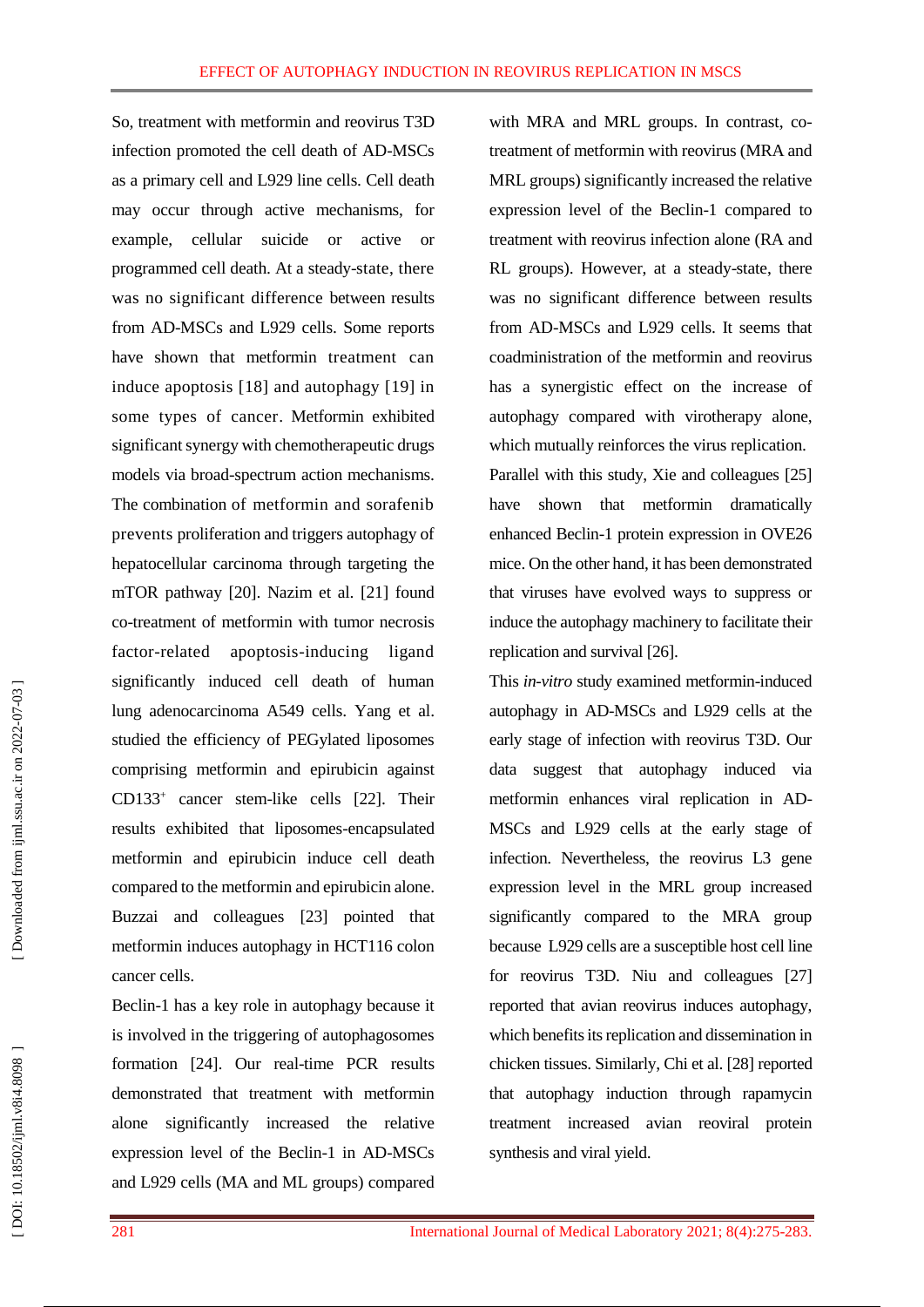# **Conclusions**

Overall, autophagy can be stimulated by metformin and reovirus T3D infection and plays a positive role in reovirus T3D replication. Also, the oncolytic effect of reovirus was increased by simultaneous application of metformin. Still, the interplay between autophagy and cell death, leading to oncolysis in reovirus T3D infection, needs

# **References**

- [1]. Yun C, Lee S. The roles of autophagy in cancer. In t J Mol Sci. 2018; 19(11): 3466.
- [ 2]. Kang R, Zeh H, Lotze M, Tang D. The Beclin 1 network regulates autophagy and apoptosis. Cell Death Differentia 2011; 18(4): 571.
- [ 3]. Yu L, Chen Y, Tooze SA. Autophagy pathway: cellular and molecular mechanisms. Autophagy 2018; 14(2): 207 -15.
- [ 4]. Feizi N, Mehrbod P, Romani B, Soleimanjahi H, Bamdad T, Feizi A, et al. Autophagy induction regulates influenza virus replication in a time dependent manner. J Med Microbiol. 2017; 66(4): 536 -41.
- [ 5]. Levine B, Packer M, Codogno P. Development of autophagy inducers in clinical medicine. J Clinic Investig. 2015; 125(1): 14 -24.
- [ 6]. Tsai HH, Lai HY, Chen YC, Li CF, Huang HS, Liu H, et al. Metformin promotes apoptosis in hepatocellular carcinoma through the CEBPD induced autophagy pathway. Oncotarget 2017; 8(8): 13832.
- [ 7]. Phillips MB, Stuart JD, Stewart RMR, Berry JT, Mainou BA, Boehme KW. Current understanding of reovirus oncolysis mechanisms. Oncolytic Virotherapy 2018; 7(1) : 53.
- [ 8]. Mostafa A, Meyers D, Thirukkumaran C, Liu P, Gratton K, Spurrell J, et al. Oncolytic reovirus and immune checkpoint inhibition as a novel immunotherapeutic strategy for breast cancer. Cancers 2018; 10(6): 205.
- [ 9]. Chiu HC, Richart S, Lin FY, Hsu WL, Liu HJ. The interplay of reovirus with autophagy. BioMed Research International. 2014; 1: 1 -10.
- [10]. Komarova S, Kawakami Y, Stoff -Khalili MA, Curiel DT, Pereboeva L. Mesenchymal progenitor cells as cellular vehicles for delivery of oncolytic adenoviruses. Mol Cancer Therapeut. 2006; 5(3): 755 -66.

further study to understand the crosstalk between autophagy and reovirus oncolytic activity deeply.

## **Conflict of Interest**

The authors declared no conflict of interest.

## **Acknowledgments**

The results described in this paper were part of the student thesis, supported by the grant number Med - 62290 from the Research Deputy of Tarbiat Modares University, Faculty of Medical Sciences.

- [11]. Muhammad T, Sakhawat A, Khan AA, Ma L, Gjerset RA, Huang Y. Mesenchymal stem cell mediated delivery of therapeutic adenoviral vectors to prostate cancer. Stem Cell Res Therapy 2019; 10(1): 190.
- [12]. Banijamali RS, Soleimanjahi H, Soudi S, Karimi H, Abdoli A, Khorrami SS, et al. Kinetics of oncolytic reovirus T3D Replication and growth pattern in mesenchymal stem cells. Cell J. 2020; 22(3): 283 -92.
- [13]. Banijamali RS, Soleimanjahi H, Soudi S, Karimi H. The effect of oncolytic reovirus infection on nitric oxide secretion and induction of apoptosis in adipose tissue -derived mesenchymal stem cells. Iranian Journal of Medical Microbiology 2018; 12(3): 218 -29.
- [14]. Soleimanjahi H, Abdoli A. Role of chaperone mediated autophagy in viral infections. In: Asea AAA, Kaur P, editors. Chaperokine Activity of Heat Shock Proteins. Cham: Springer International Publishing; 2019. p. 147 -54.
- [15]. De Santi M, Baldelli G, Diotallevi A, Galluzzi L, Schiavano GF, Brandi G. Metformin prevents cell tumorigenesis through autophagy -related cell death. Scientific Rep . 2019; 9(1): 66.
- [16]. Kazimirsky G, Jiang W, Slavin S, Ziv av A, Brodie C. Mesenchymal stem cells enhance the oncolytic effect of Newcastle disease virus in glioma cells and glioma stem cells via the secretion of TRAIL. Stem Cell Res Therapy 2016; 7(1): 149.
- [17]. Banijamali RS, Soleimanjahi H, Soudi S, Karimi, H. Mesenchymal stem cells support delivery and boost the efficacy of oncolytic reoviruses in TC - 1 tumor cells. Journal of Cellular Biochemistry 2021; 122(10): 1360 -375 .
- [18]. Liu B, Fan Z, Edgerton SM, Deng XS, Alimova IN, Lind SE, et al. Metformin induces unique biological and molecular responses in